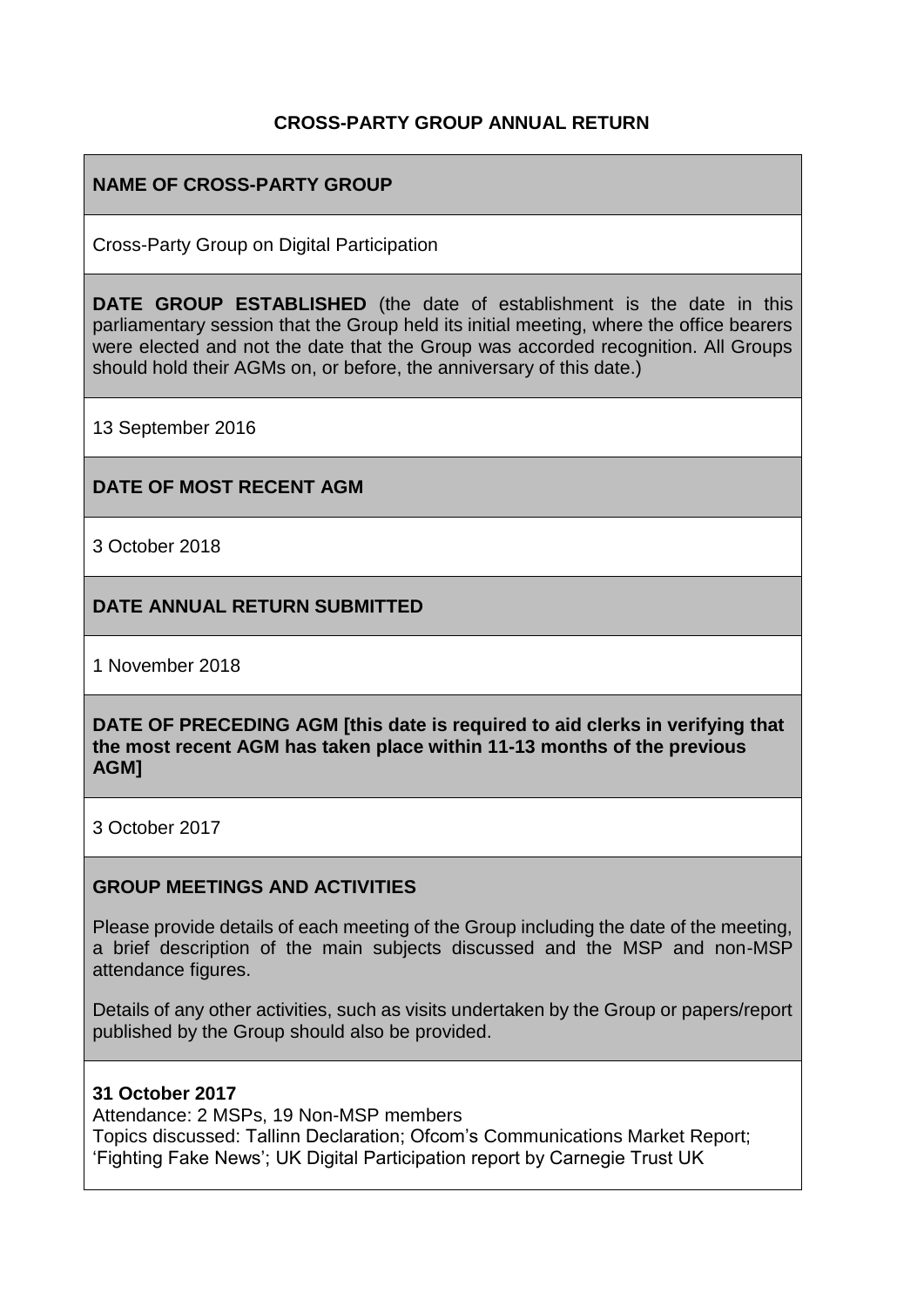# **20 February 2018**

Attendance: 2 MSPs, 14 Non-MSP members Topics discussed: Ofcom Connected Nations Scotland 2017 Report; strategies for identifying future CPG topics.

## **30 May 2018**

Attendance: 1 MSP, 23 Non-MSP members Topics discussed: Citizen Advice Scotland Digital Inclusion Report and discussion led by FarrPoint on future models for telecommunications infrastructure

# **3 October 2018**

Attendance: 3 MSPs, 14 Non-MSP members Topics discussed: AGM business (including election of office bearers), BT Scotland presentation on the 'Fourth Industrial Revolution'

# **MSP MEMBERS OF THE GROUP**

Please provide names and party designation of all MSP members of the Group.

- Emma Harper (SNP)
- Finlay Carson (Conservatives)
- Clare Adamson (SNP)
- Liam McArthur (Liberal Democrat)
- Willie Coffey MSP (SNP)
- Rhoda Grant (Labour)
- Pauline McNeill (Labour)

# **NON-MSP MEMBERS OF THE GROUP**

For organisational members please provide only the name of the organisation, it is not necessary to provide the name(s) of individuals who may represent the organisation at meetings of the Group.

| <b>Individuals</b> | Mike McGregor, Adrienne Chalmers, Professor Michael<br>Fourman, Mairi Macleod and John Hunter                                                                                                                                                                                                                                                                                                                                                                                                                                                                                                                                                                      |
|--------------------|--------------------------------------------------------------------------------------------------------------------------------------------------------------------------------------------------------------------------------------------------------------------------------------------------------------------------------------------------------------------------------------------------------------------------------------------------------------------------------------------------------------------------------------------------------------------------------------------------------------------------------------------------------------------|
| Organisations      | BT, Scottish Futures Trust, UCKTA, Scottish Government,<br>Carnegie Trust, Scottish Library and Information Council,<br>Lothian Broadband Networks, SCVO, Wireless Infrastructure<br>Group, FarrPoint, Citizens Advice Scotland, Liz Leonard Media,<br>Zero Waste Scotland, Blackwood Group, Etive Technologies,<br>Ofcom, Highland and Islands Enterprise, Tap Into IT, Phone<br>Ability, SPICE, Renfrewshire Council, CILIP, Church of<br>Scotland, Open University Business School, News Direct,<br>NHS24, Napier University, Wheatley Group, MS Society<br>Scotland, EKTG, Renfrewshire Council, Angus Council, Ofcom<br><b>Communications Consumer Panel.</b> |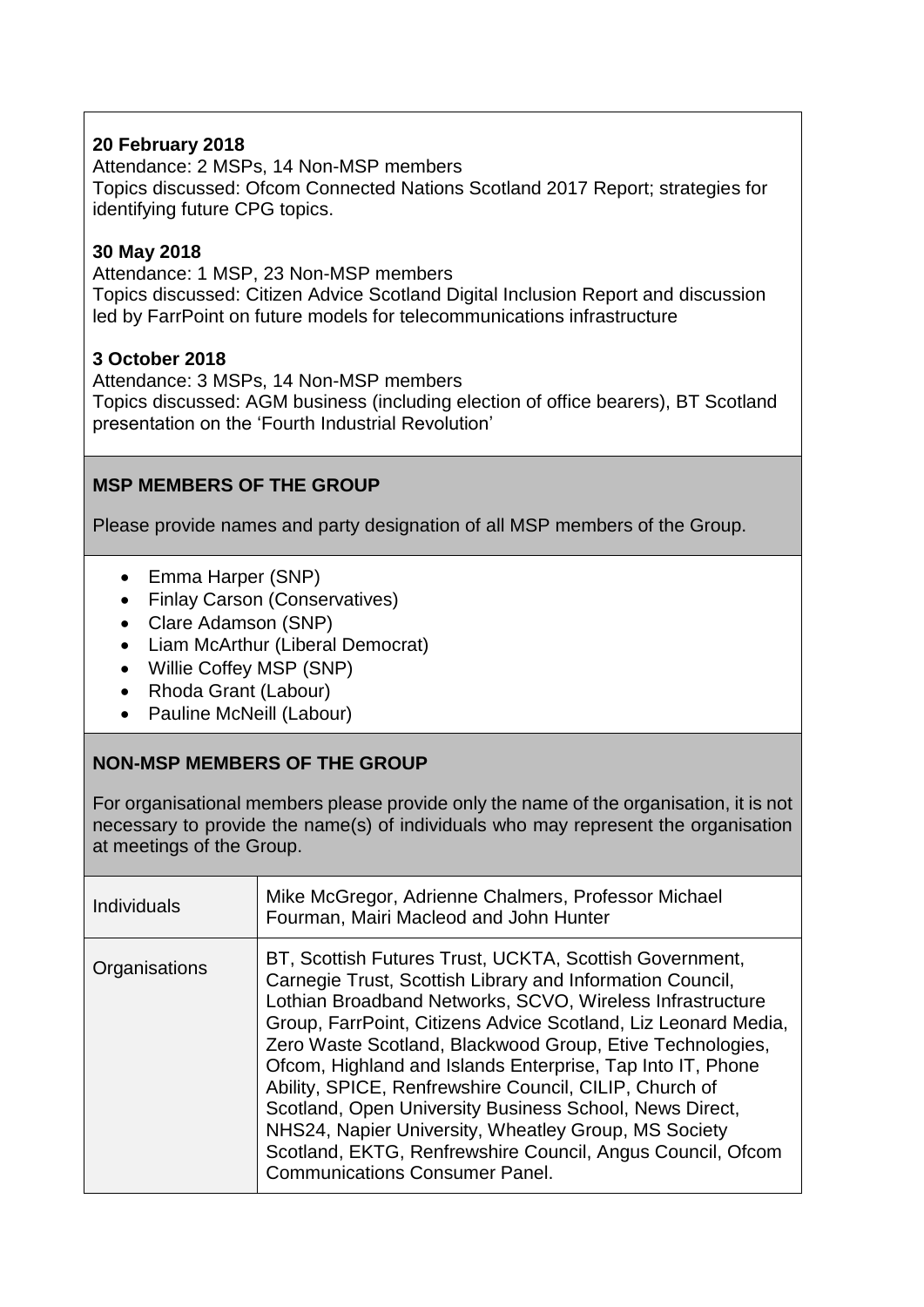# **GROUP OFFICE BEARERS**

Please provide names for all office bearers. The minimum requirement is that two of the office bearers are MSPs and one of these is Convener – beyond this it is a matter for the Group to decide upon the office bearers it wishes to have. It is permissible to have more than one individual elected to each office, for example, co-conveners or multiple deputy conveners.

| Convener               | Willie Coffey MSP     |
|------------------------|-----------------------|
| <b>Deputy Convener</b> | Liam McArthur MSP     |
| Secretary              | Jonathan Ruff (Ofcom) |
| Treasurer              | N/A                   |

# **FINANCIAL BENEFITS OR OTHER BENEFITS RECEIVED BY THE GROUP**

Please provide details of any financial or material benefit(s) received from a single source in a calendar year which has a value, either singly or cumulatively, of more than £500. This includes donations, gifts, hospitality or visits and material assistance such as secretariat support.

Details of material support should include the name of the individual providing support, the value of this support over the year, an estimate of the time spent providing this support and the name of the organisation that this individual is employed by / affiliated to in providing this support.

Groups should provide details of the date on which the benefit was received, the value of the benefit and a brief description of the benefit.

Material support of hospitality and Secretariat from Jonathan Ruff at an estimated value of £800 which covers time spent of approx. 4 working days per year during the employment of Ofcom.

Catering services accounted for £334.80.

## **SUBSCRIPTION CHARGED BY THE GROUP**

Please provide details of the amount charged and the purpose for which the subscription is intended to be used.